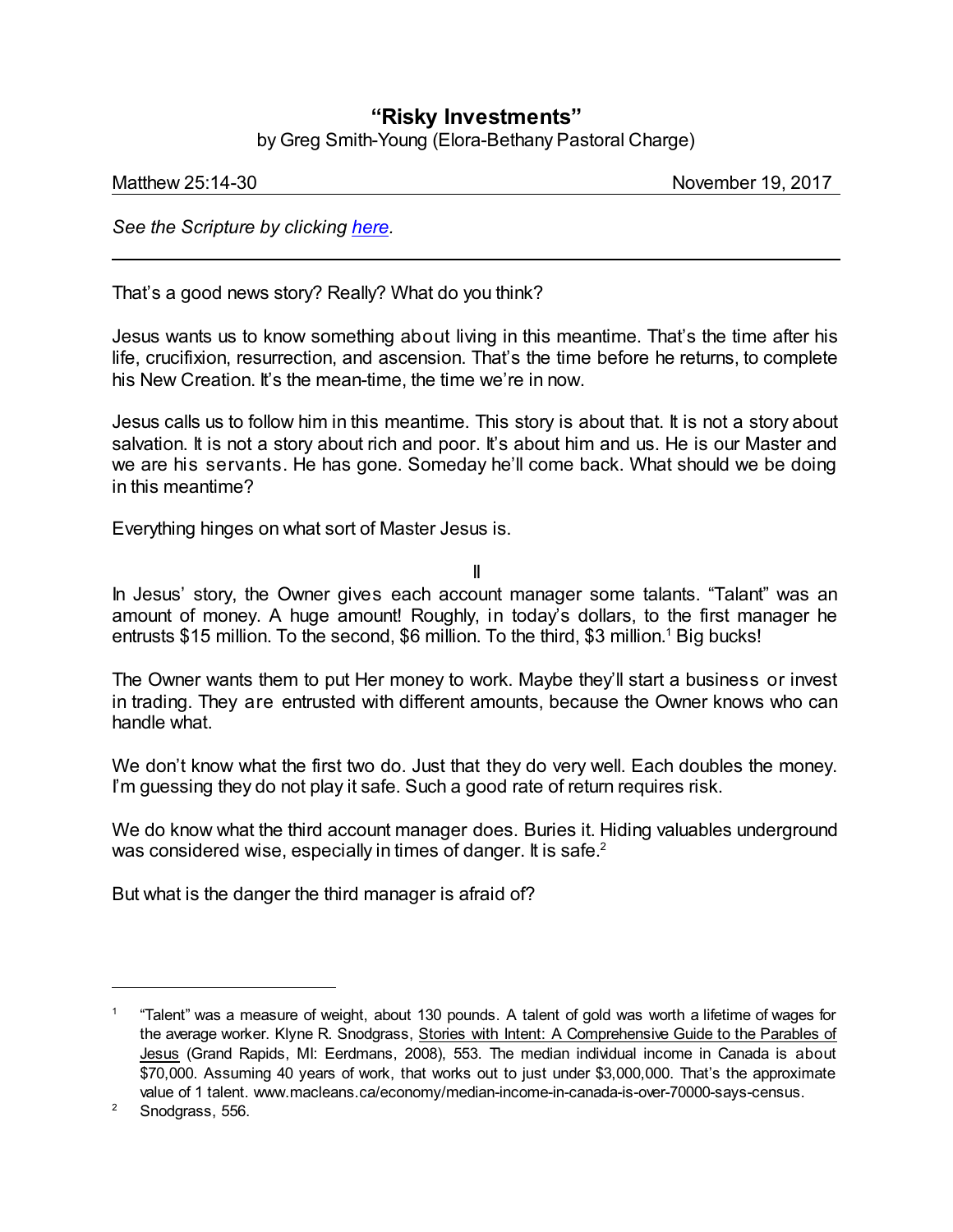The Owner.

He says so, right to the Owner. *"I know that you are hard! You harvest what you haven''t sown, and reap where you haven't scattered the seeds."* She gets rich off the work of others. The Owner is unjust, and tough. That's what the third manger thinks.

So there is no way he will risk his Owner's wealth. Imagine what She'll do if he fails! He plays it safe.

A lot hinges on whether the third manager is right. It matters not just in the story. It matters in our discipleship, following Jesus. What is our Owner like?

 $\mathsf{N}$ Well, the Owner finally come back and hears their reports.

The first account manager has grown 15 million into 30 million! The Owner says . . . *Well done! You are good and faithful! You have been faithful with a fewthings —* 15 million few things! *I will put you in charge of many things. Come, and share your Owner's joy!*

The second manager has grown 6 million into 12 million! The Owner says . . . the same thing!

*Well done! You are good and faithful! You have been faithful with a fewthings. I will put you in charge of many things. Come, and share your Owner's joy!*

But now the third manager, who has grown 3 million into . . . 3 million. Safely and soundly, he returns it.

The Owner is not pleased. At the very least, the manager could have put the money into savings bonds. So the Owner takes that manager's account, and gives it to the first manager. Then, she makes the manager hand in his swipe card, his gym membership, and shown off the premises.

Was the third manager right about the Owner?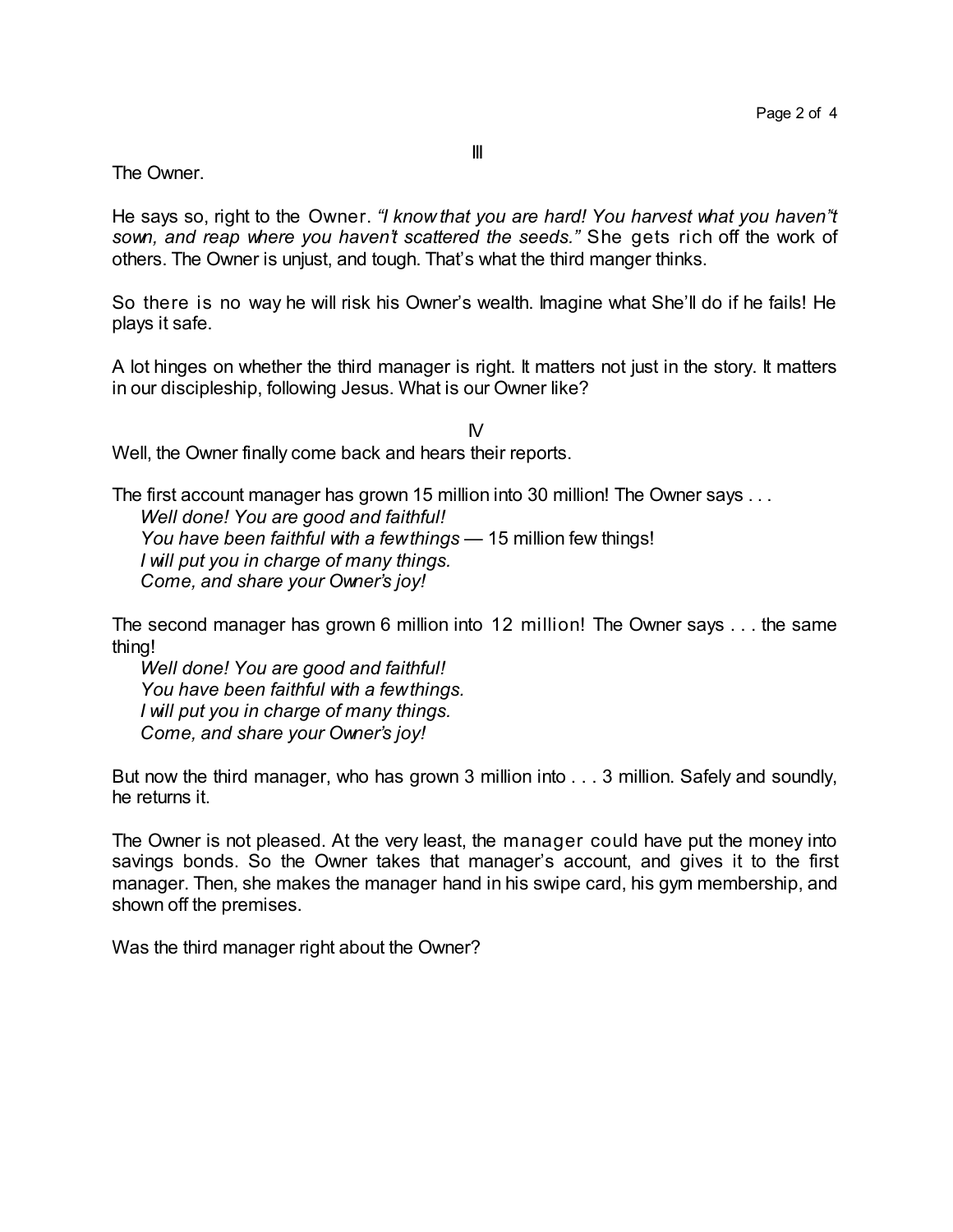What about the fourth manager?

She is not in Jesus' story.<sup>3</sup> Imagining her brings to light what we think of this Owner.

To this fourth manager, the Owner entrusts \$9 million. Like managers one and two, she gets to work right way, investing her Owner's money. She does not keep it safe. She risks it.

The result? She does not double it. She doesn't break even. She loses it, all her Owner's investment.

What does the Owner say to her?

If the third manager is right about the Owner's hardness and injustice . . . if the third manager is right to be afraid of the Owner, then this fourth manager, who has lost everything, had better start job-hunting.

But what does the Owner say to her?

I think she says this:

*Well done! You are good and faithful! You have been faithful with a fewthings. I will put you in charge of more. Come, and share your Owner's joy!*

VI

Here's why I think so. Jesus is telling this story, about himself. He is our Owner.

We know that Jesus calls unqualified people (like us). We know Jesus restores failures (like us). We know Jesus pours out grace on those who don't deserve it (like us). We know he is not hard; his heart breaks. We know Jesus does not sit back while others do all the work; he goes ahead of us, and gives everything he has for his world.

The third, fearful manager is wrong about the Owner.

If you picture God as mean, as hard, as unjust and out to get you, the prospect of encountering God will be terrifying. God's judgement could feel like condemnation. God's truth might burn.

But those who know what Jesus is really like will experience him without fear. They will anticipate his judgement and truth, not with worry but delight and hope.

<sup>3</sup> I'm borrowing (or, you might say "investing") this idea of a fourth manager (servant) from Doug Caldwell. He was a staff worker with Queen's Christian Fellowship, and first taught me the parables of Jesus.